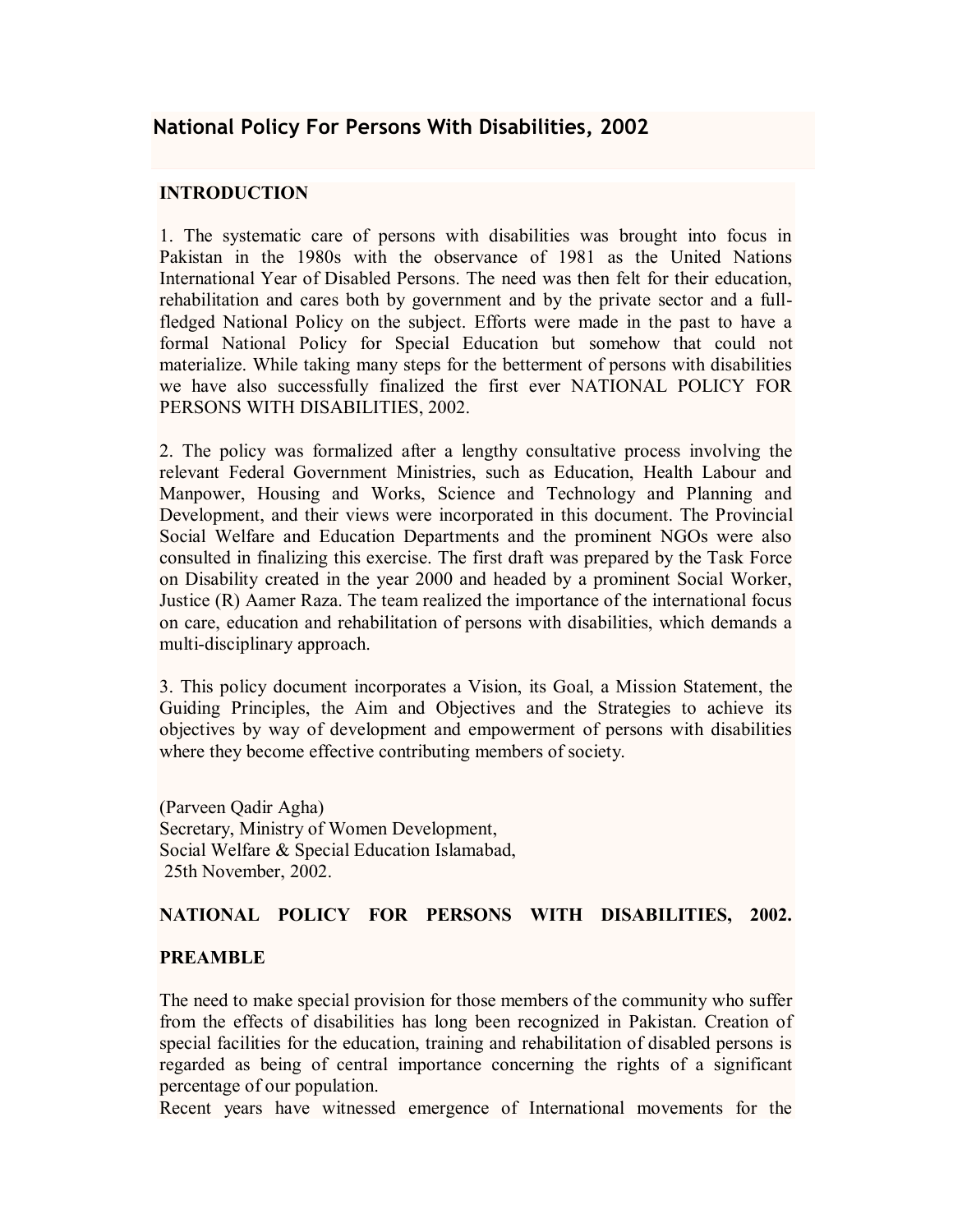empowerment of Persons with Disabilities through a number of international conventions and agreements, which make Government of Pakistan a partner in the global movement for the betterment of this segment of society. The provision of a comprehensive range of facilities for persons with disabilities from pre-natal care through education, vocational training, employment and support during adult life cannot be a matter for a single government department or agency. The provision and growth of services of real quality will require the active cooperation of a large number of relevant organizations at federal, provincial, local and NGO level, along with involvement of family, professionals and communities at large.

The policy is formulated with a background of information about the number of disabled children and adults in Pakistan based upon the WHO estimates of 10% of the population and upon more detailed information provided by Pakistan-based studies including the National Census, 1998. The National Census Report of 1998 however indicates a low estimate of 2.49% of the total population, based on the reported cases of persons with disabilities. Grouping of the 2.49% figure into age specific groups indicates the following estimated maximum level of need:

| $\overline{1}$<br>families.                      | Children under five who require some form of support, as will their<br>10.34% |  |  |
|--------------------------------------------------|-------------------------------------------------------------------------------|--|--|
| $\overline{ii}$                                  | Children aged 5-14 who require some form of special education.                |  |  |
| 23.09%                                           |                                                                               |  |  |
| iii)                                             | Young people up to the age of 29 who will need further education,             |  |  |
| training and employment opportunities.<br>23.98% |                                                                               |  |  |
|                                                  |                                                                               |  |  |
| iv)                                              | Disabled Adults requiring other welfare support and                           |  |  |
| assistance.                                      | 25.15%.                                                                       |  |  |
| iv.                                              | The disabled senior citizens requiring more special facilities.               |  |  |

16.56%

The distribution of different disabilities within the defined population of disabled persons, as indicated by the 1998 census, provides a useful guide for planning programmes as under:-

| $\ddot{1}$       | Physically Handicapped                      | 19%     |
|------------------|---------------------------------------------|---------|
| $\overline{ii}$  | Mentally Handicapped & Insane               | 14%     |
| $\overline{iii}$ | Multiple disability                         | 8.21%   |
| iv)              | Visually Impaired                           | $8.6\%$ |
| V)               | Hearing Impaired                            | 7.40%   |
| $\overline{vi}$  | Others                                      | 43.33%  |
|                  | (Not classified but included as disability) |         |

The above figures include those who have mild or temporary conditions but who will require access to some form of support or assistance. Studies undertaken in Pakistan and elsewhere, however, indicate that a smaller group of individuals exists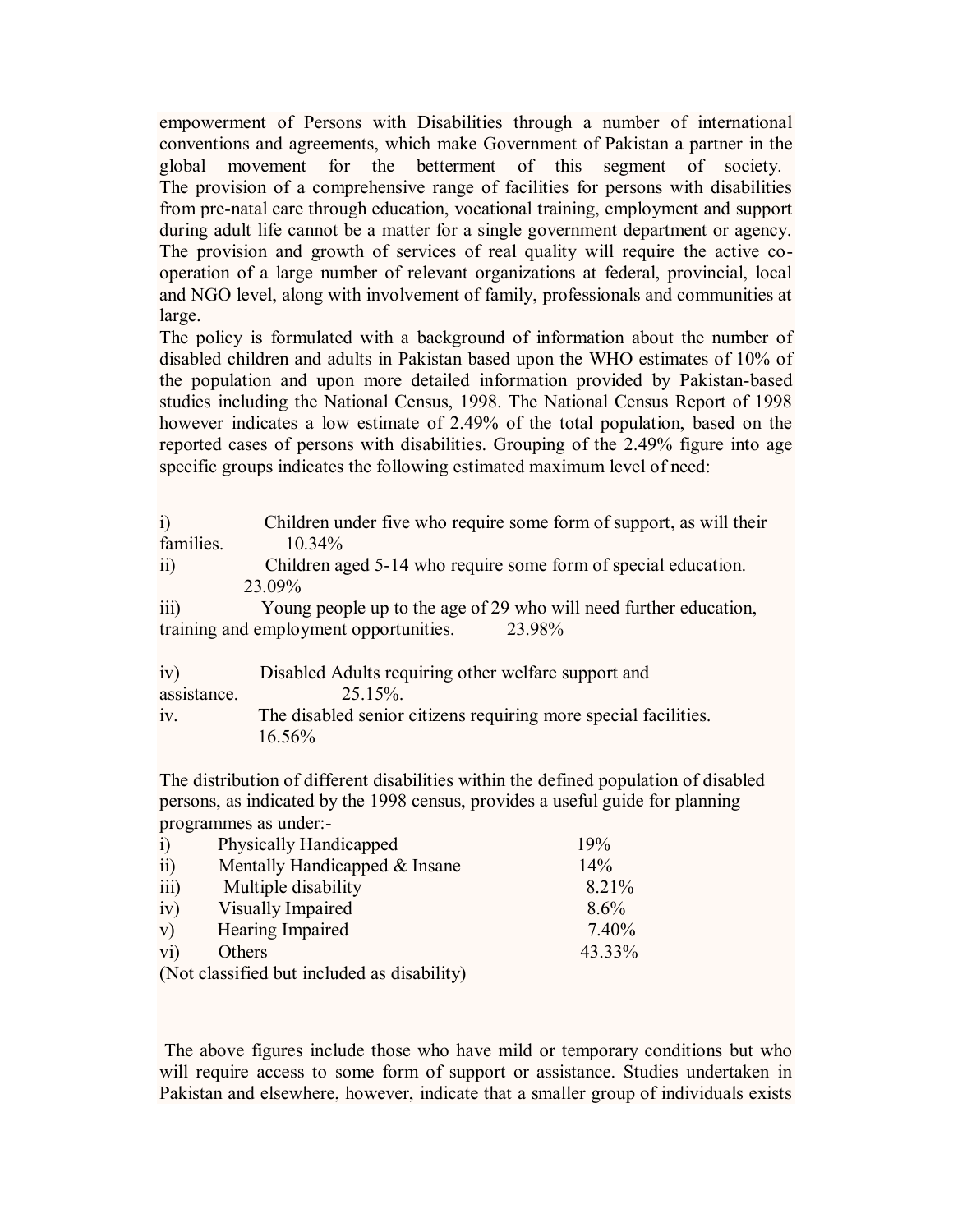which have serious or severe disabling conditions, which are in need of detailed intervention and support on a long-term basis. The size of this group will amount to 2% 4% of the population of the disabled persons, according to estimates.

### **VISION**

The overall vision of the National Policy for Persons with Disabilities in keeping with our Islamic way of life, is to provide by 2025 an environment that would allow full realization of the potential of persons with disabilities through their inclusive mainstreaming and providing them full support of the government, private sector and civil society.

# **GOAL**

Empowerment of persons with disabilities, irrespective of caste, creed, religion, gender or other consideration for the realization of their full potential in all spheres of life, specially social, economic, personal and political.

### **MISSION STATEMENT**

Optimal development of persons with disabilities for the realization of their full potential in all walks of life, specially in the areas of health, education, social, economic and vocational needs, for the fulfillment of their present as well as future requirements.

#### **GUIDING PRINCIPLES**

· The Constitutional guarantees and accession to international instruments on human rights, as the reiteration of the Islamic principals of justice and equality. · Non-discrimination and gender equity at all levels.

· Holistic approach in the overall interest of Persons with Disabilities covering all aspects of their lives in the community.

· The rights-based approach rather than welfare concepts in program planning and implementation.

· Active collaboration from all stakeholders, government, private sector and civil society.

# **AIMS AND OBJECTIVES**

To persons with disabilities:

1. provide access to facilities which may lead to their integration and mainstreaming in all spheres of life;

2. ensure they are involved in planning and implementing educational, training and rehabilitation programs for themselves, their families and communities; 3. ensure that they are able to enjoy their rights and opportunities as other citizens do;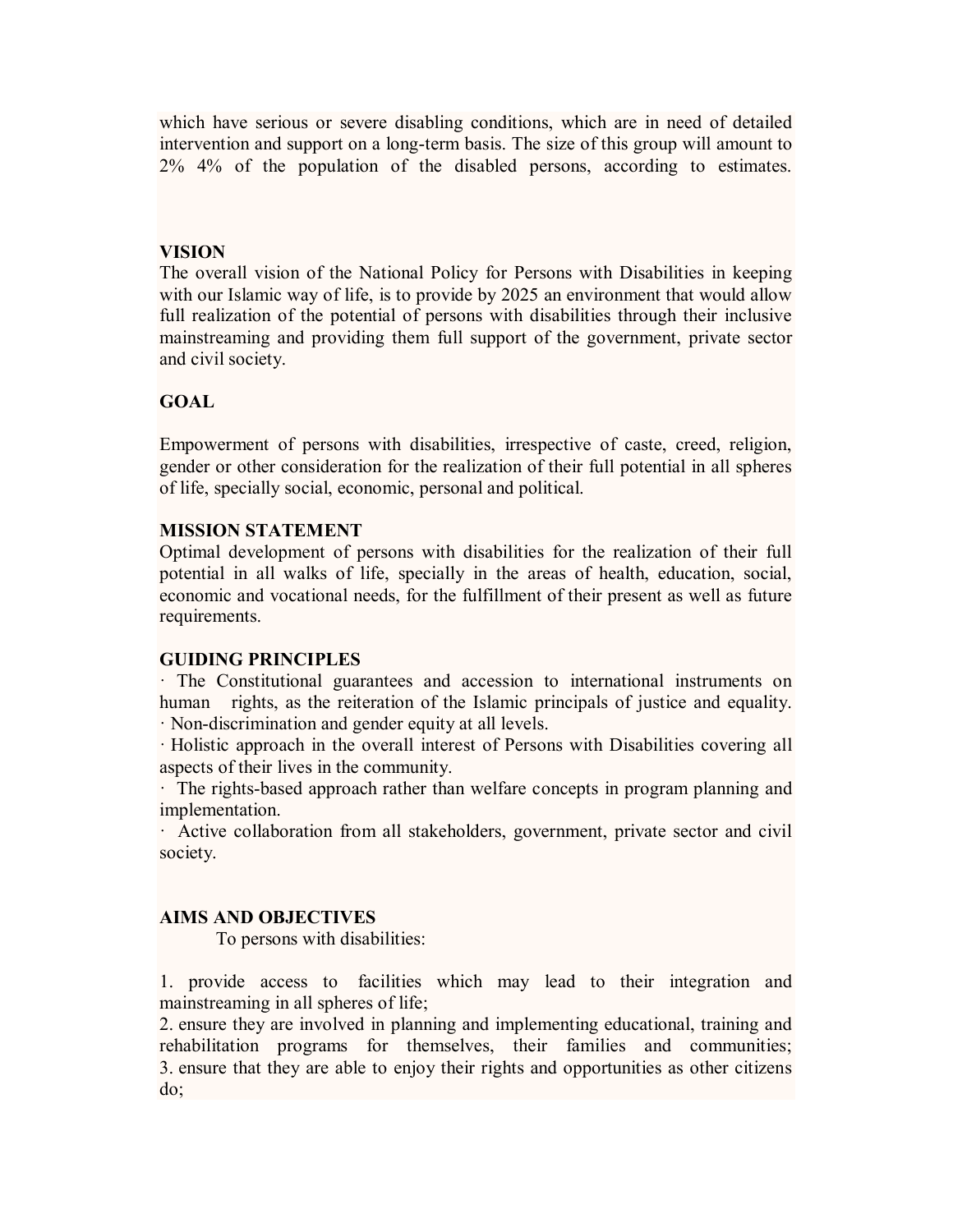4. ensure that they have equal opportunities and access to medical, education, social, psychological, vocational training, employment and rehabilitation, without any discrimination:

5. ensure that the legislation relating to employment and rehabilitation of persons with disabilities is adequately formulated and is strictly enforced; 6. expand service infrastructure which is adequate to accommodate and cover all persons with disabilities both in urban and rural areas; 7. harness modern technology, tools and skills to streamline national policy, planning, programming and service delivery for effective redressal of disabilities; 8. remove financial and technical constraints posing hindrance in the way of proper implementation of programs.

## **STRATEGIES**

· Develop and launch advocacy campaigns to address special groups, such as policy makers, opinion leaders, youth and adolescents

· Increase ownership of disability issues by the stakeholders and strengthen their participation in the process of service delivery and program design.

· Adopt a shift from exclusive system of education to that to inclusive education for the children with disabilities.

· Ensure the provision of quality services to all segments of age groups for Persons with Disabilities, through expansion and strengthening of service delivery infrastructure.

· Expand, coordinate and monitor a comprehensive network of services for Person with Disabilities in Pakistan.

· Build strong partnerships with concerned Line Ministries, Provincial Line Departments and the Private Sector (NGOs), by providing assistance / guidance through advocacy, training, monitoring and other means of participation and quality assurance.

· Decentralize program management and service delivery to provincial and district level.

· Ensure training and education of parents and communities to recognize special needs of persons with disabilities.

#### **AREAS OF FOCUS AND SPECIAL ATTENTION A. EARLY INTERVENTION, ASSESSMENT AND MEDICAL TREATMENT**

i. Prevention: The prevention of disabilities, to a large extent, is the domain of the medical profession, family counselors, psychologists and social workers and has its basis in research and training within those disciplines. However, educational services have a role to play through the provision of courses of study in schools/colleges for students in the areas of health, education and child development. This would supplement information provided to the families and could improve their knowledge and skills for prevention of disabilities. ii. Detection: A reliable and accessible diagnostic system is a pre-requisite for the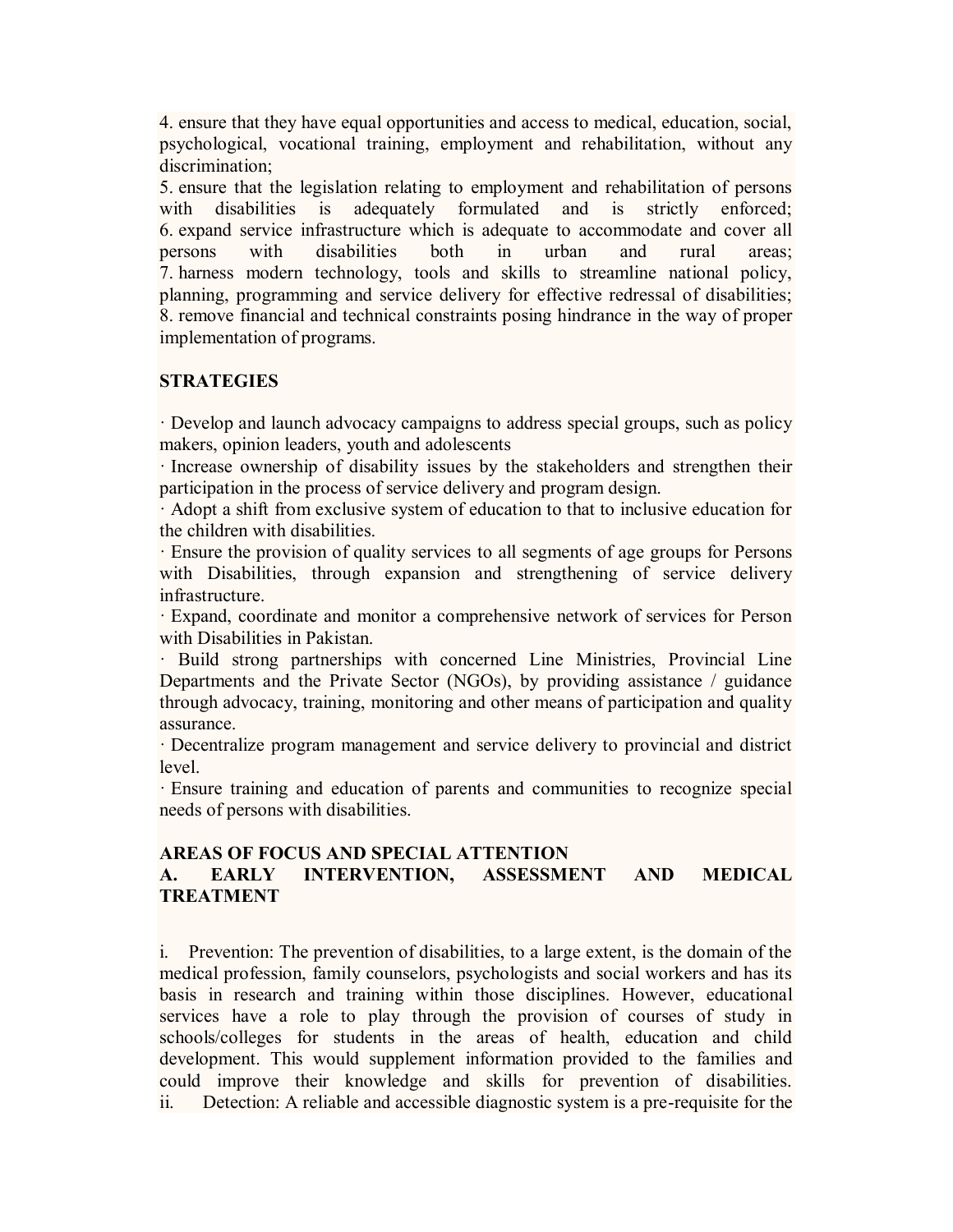development of preventive and intervention strategies. Children who have been diagnosed within the first few weeks or months of life, given appropriate intervention and family support, very frequently achieve more than children whose diagnosis has been delayed and where professional intervention or family support has been uncertain.

iii. Intervention: Referral to a multi-professional team at district level will be essential for those children who have moderate or severe levels of impairment. The composition of these teams will reflect a concern for children in relevant developmental and health areas.

iv. Counseling: It is an area which cuts across a number of concerned disciplines such as anthropology, sociology, genetics, psychology, social work, religious instructions etc.

v. Genetic Counseling: There is need to make knowledge about genetic transference of disabilities available to the general public, in particular to parents and prospective parents. This responsibility is difficult to pin point in respect of the various government agencies as it is to be shared by a number of departments such as Ministry of Health and Ministry of Women Development, Social Welfare and Special Education at the Federal level.

vi. Family Guidance: The provision of family based guidance about children at early age level requires a combination of teaching competence and skills essential for social work. A systematic training program for the parents of children with disabilities and for the children themselves provides excellent opportunities for early learning by the child. It also provides skills and confidence for parents who may be anxious and need to develop skills for meeting the special needs of children with disabilities.

## **B. EDUCATION AND TRAINING**

#### i. *Education*

Starting from a scratch, Pakistan has made significant progress in all relevant areas since the establishment of Directorate General of Special Education (DGSE) and National Trust for the Disabled (NTD) at the federal level in eighties. The provincial governments and NGOs joined the movement and initiated special projects. At the International level, the movement towards making special education an integral part of education has been gaining ground. Integration of children with disability in normal system of education shall therefore be promoted at all levels.

## ii) *Training*

Training programs for teachers and social welfare workers and the course content at post-graduate level shall include an element of awareness training in disabilities from the perspective of that profession and its role related to persons with disabilities. The existing system of post-graduate training in special education at the university level will be further strengthened and expanded. The training institutes like National Institute of Special Education (NISE) will further strengthen their program of Teacher Training and Research, for improved service delivery. Training of doctors, pediatricians and other related specialists in the diagnosis of disabilities will be arranged at medical colleges or at relevant departments at the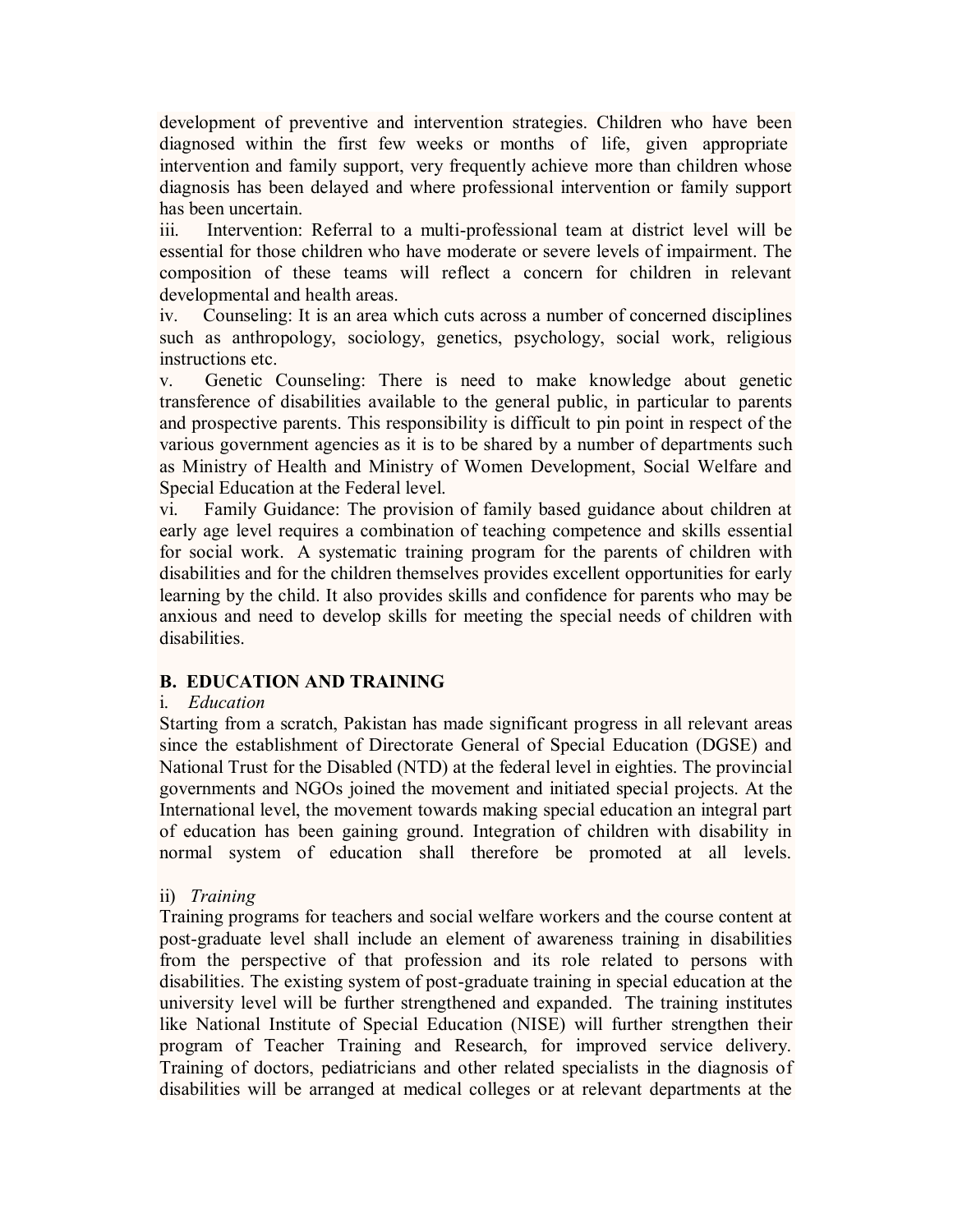university level, in order to build up a well qualified professional team. The number of training institutions available for occupational therapy and physiotherapy will be increased along with training centers for speech therapists and other relevant professionals. Training facilities at National Institute of Handicapped (NIH) and other institutions will be continued to be supported through the collaboration of federal government, provincial governments, district governments and international donor agencies.

iii) *Integration and mainstreaming*

Recognizing the need for affording the education facilities to a maximum number of children with disabilities, their integration shall be ensured by adopting the following measure:-

- provision of special aids and equipment,

- alignment of policies between the Federal government, the provincial governments and the district governments at the level of relevant ministries and departments, - changes in curriculum in collaboration with relevant departments, agencies. - provision of specialized aids and equipment.

### **C. VOCATIONAL TRAINING, EMPLOYMENT AND REHABILITATION.**

i. Vocational Training

Vocational training facilities at present are very limited to meet the requirements of persons with disabilities in both private and public sectors The following measures will be adopted and promoted for further extension of these facilities to a larger segment of persons with disabilities:-

i. establishment of sheltered and integrated workshops at provincial level,

ii. establishment of vocational training centers at district level,

iii. utilization of vocational training programs administered by the federal, provincial, district governments and by private agencies,

iv. Linkages with relevant government and non-government establishments for the utilization of their facilities by persons with disabilities. Existing network of over 100 training institutes, established under vocational training system, will be utilized by keeping a provision of 5% seats for persons with disabilities in each Vocational Training Unit.

ii) Use of information technology.

Information technology has the potential for multifarious uses for and by persons with disability. For the hearing impaired, it can provide direct access to visual images and sources of information and means of instant communication. With additional gadgets for sound production and Braille printing, it can be at the service of the visually handicapped persons. It can be used by persons with severe physical disability and severe speech problems as means of communication. It has been used for speech training of persons with mental retardation through relevant games and exercises. Use of computers for education and training of persons with disabilities will be promoted in the federal and provincial government special education centers. Private sector will be involved in this system along with the public sector. Options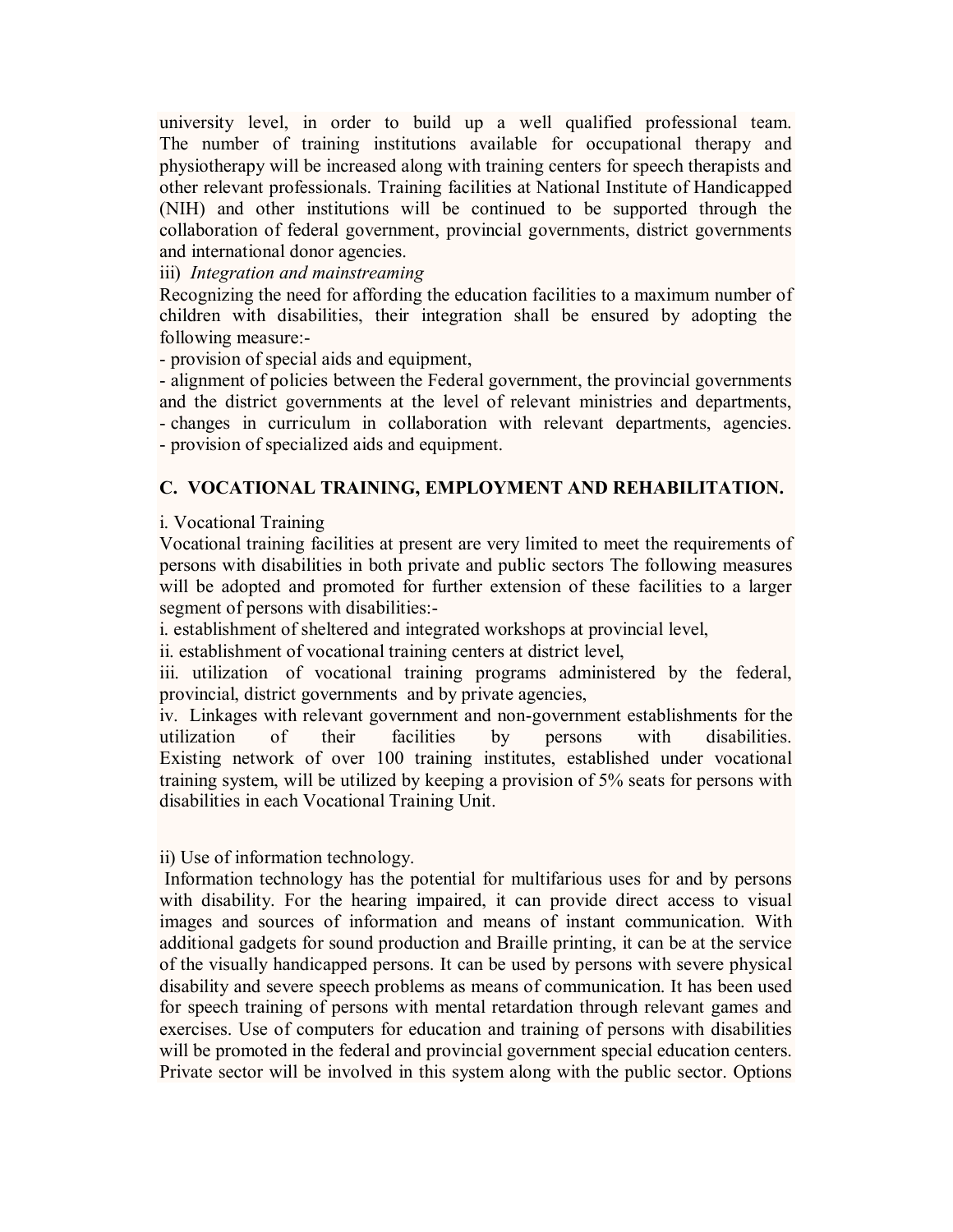open for the general public in this fast expanding field, will be made available to persons with disabilities.

### iii) Assistive Technology

Assistive technology plays an important role in rehabilitating persons with disabilities. By using this modern technology these persons can perform in a better way. Special attention will be given to the development of assistive technology with the involvement of relevant organizations, particularly in the area of arthocrosthetic, for persons with disabilities. A directory of the services available in the country in this area shall be prepared for facility of the person with disabilities and for others interested.

### iv) Outreach program.

The Outreach approach involves identification of children with disabilities, assessment of their special needs and training of their family members at their homes. This model will be promoted in the private sector through the provision of training facilities for staff involved in outreach programs and incentives to NGOs. Supportive agencies such as Pakistan Bait-ul-Mal and Central Zakat Administration along with local bodies, will be encouraged to provide matching financial assistance for such programs.

### v) Employment.

Pakistan joined the select group of countries, which has not only ratified ILO Convention 159, but have also taken active legal steps to introduce legislation which lays down quota for the employment of persons with disabilities. Disabled Persons (Employment & Rehabilitation) Ordinance, 1981, reserves one percent quota for persons with disabilities. This Ordinance is in the process of being amended to increase the quota from 1% to 2%. The penalty clauses will also be amended to make its implementation more effective. It will also be ensured that the National Policy and all future modifications of it, adhere to the principles laid down in the relevant articles of the Convention 159, which deal with vocational rehabilitation and employment of persons with disabilities.

#### vi) Sheltered/ support employment

In view of minimal opportunities for employment in the open market, alternate arrangements for gainful engagement of disabled persons will be made through the establishment of Sheltered Workshops or Supported Employment. Arrangements for establishing units of sheltered or supported employment will be made as part of larger industrial units or as independent establishments.

#### vii) Self-employment

Special schemes will be launched and existing programs strengthened in the area of self-employment. Persons with disabilities will be provided financial and environmental support for attaining economic independence through self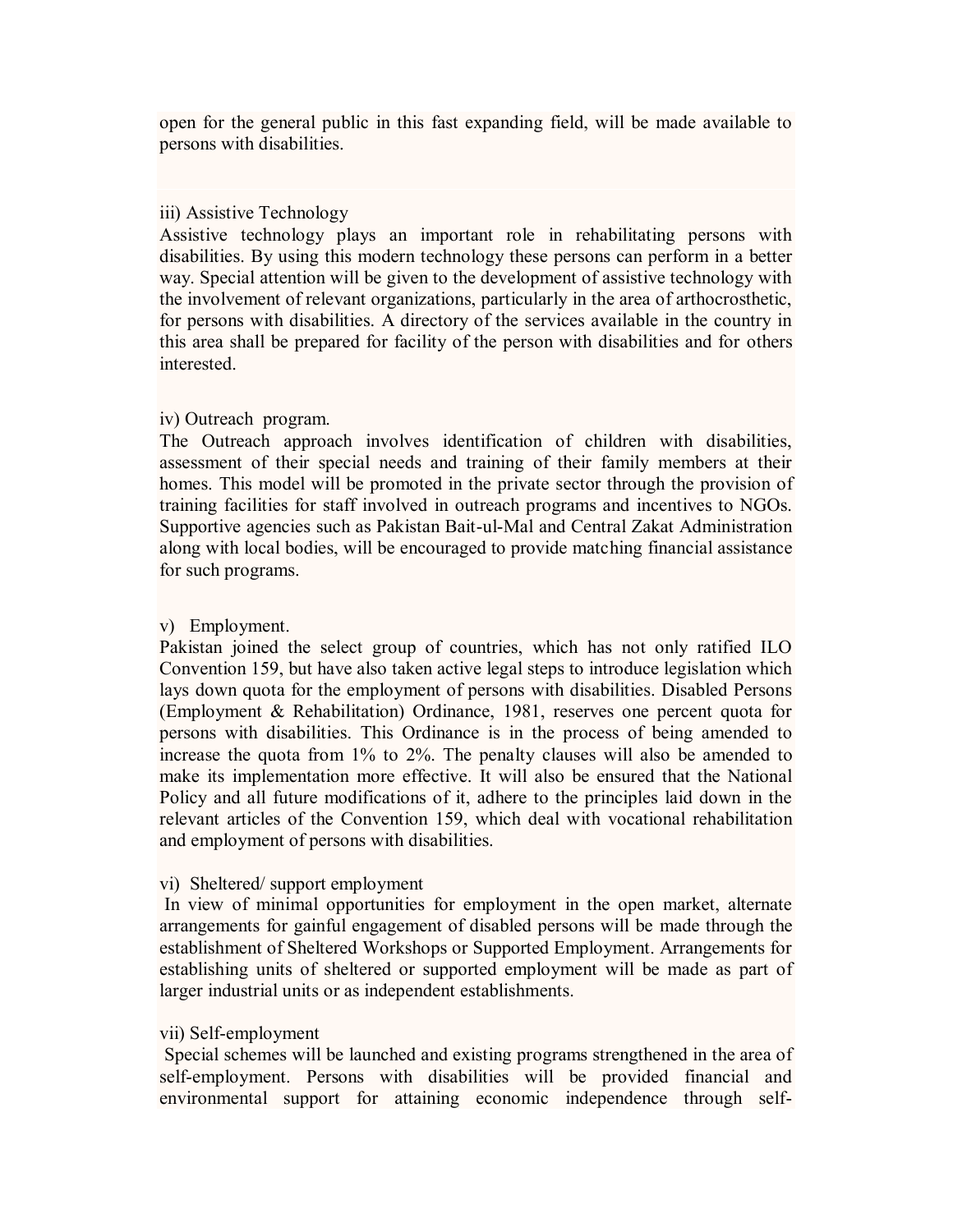employment. Agencies like Pakistan Bait-Ul-Mal, Central Zakat Administration, Khush-Hali Bank, and national and international organizations will also be associated to provide financial support through micro-credit schemes, for such programs.

The strength inherent in the community and the families as a resource for vocational rehabilitation of persons with disabilities shall be utilized to the maximum to attain the goals of self-employment. The programs like "Vocational Rehabilitation and Employment of Disabled Persons with Community Participation (VREDP)" shall be replicated in the urban and semi-urban areas for the benefit of persons with disabilities.

viii) Incentives to employers. Enterprises employing workers with disabilities will be given incentives, financial assistance and exclusive contracts or priority production rights, as part of the policy to promote gainful employment of persons with disability. Employers will be encouraged to adopt measures for the use of new technologies and the development and production of assistive devices, tools and equipment, to facilitate access for persons with disability to the open market to enable them to gain and maintain employment.

### **D. RESEARCH AND DEVELOPMENT.**

Both academic and applied research aimed at practical outcome for the ultimate benefit for persons (children and adults) with disabilities, will be encouraged both at the federal and provincial levels. Efforts will be made to enlist the interest and support of the universities and other organizations particularly in the areas of medicine, social work, psychology, vocational training, engineering and technology. These Institutes/ Centers will function as focal points for research, central record and information.

## **E. ADVOCACY AND MASS AWARENESS.**

All possible channels, at community as well as media level, will be utilized to create public awareness about the nature and types of disabilities and the need for community support for their identification as well as rehabilitation. The mosques and other places of congregation will also be utilized as part of the awareness campaign.

The public attitude plays an important role for persons with disabilities to function as fully participating members of society. This is a long process and can only be achieved through constant exposure to positive images of the persons with disabilities and by the projection of their success stories through mass media. The community as a whole must ensure that attention is given, not only to the issues of services planning, but also to the details of access to public buildings, transport and other facilities. The electronic media all over the world has played a significant role in creating awareness regarding the contribution that communities can play for the welfare of persons with disabilities. This will be given special attention by involving television and radio channels in this process through their management, writers and producers.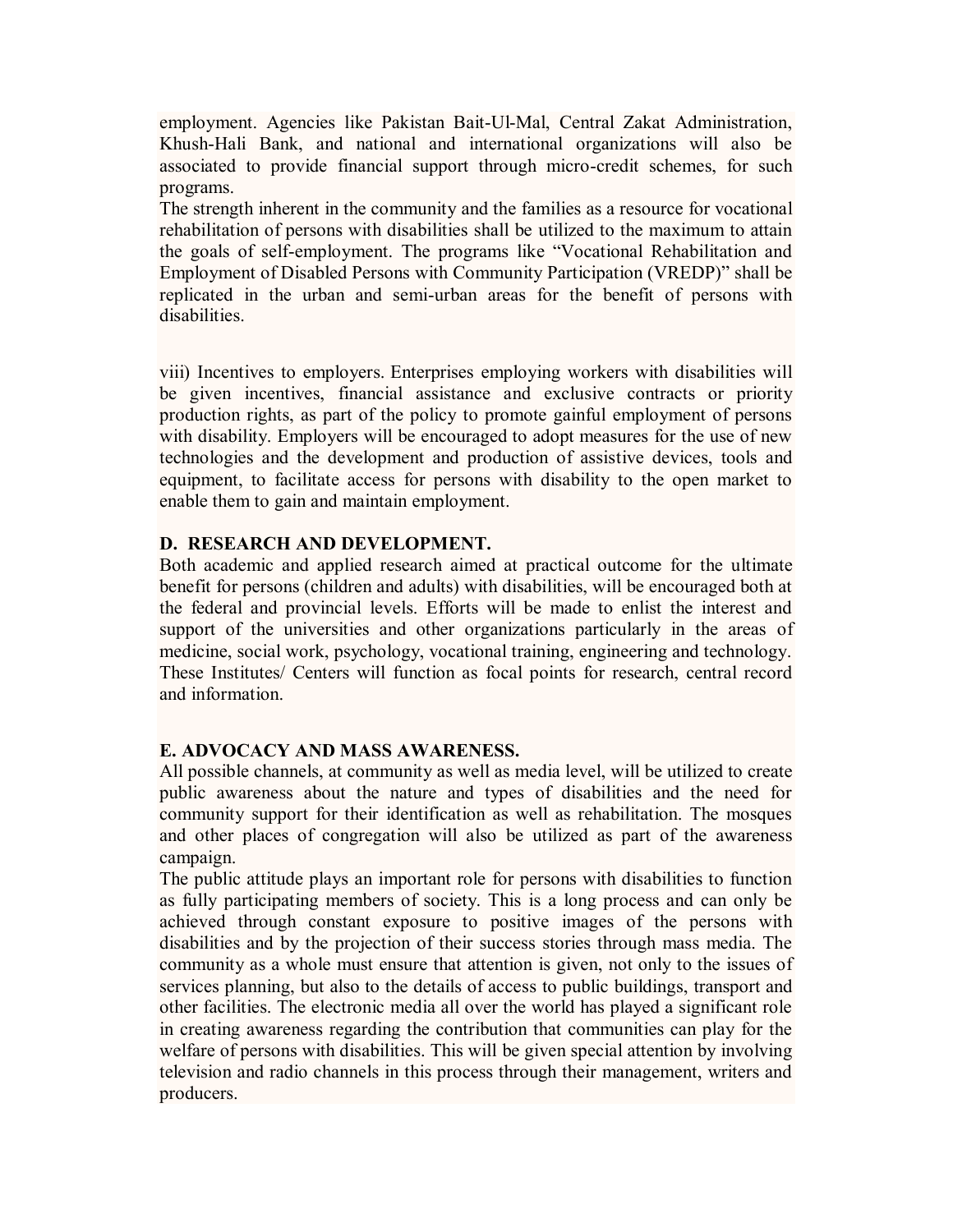National level workshops will be organized in this respect in collaboration with PTV and representatives of other sectors of media.

### **F.SPORTS AND RECREATION**

Provision of appropriately designed sports and recreational facilities for children with disabilities and adults would be undertaken in collaboration with all public and private authorities. Such facilities would, wherever possible, be encouraged within general schemes and will not be segregated as far as possible. Each district/local authority shall ensure that budgetary provisions exist which will enable groups of persons with disabilities to establish clubs for sports and recreation and shall provide appropriate premises free of rental and standing charges for utilities.

### **G.DESIGN OF BUILDINGS, PARKS AND PUBLIC PLACES.**

In order to ensure safe and easy access of persons with disabilities in public places / buildings, codes of practice for the design of new public buildings and for the adaptation of existing premises etc, will be prepared and issued in association with the Pakistan Council of Architects and Planners (PCATP) and Pakistan Engineering Council (PEC). Design manuals for public buildings will be prepared by the Ministry of Women Development, Social Welfare & Special Education, which will provide specifications for such aspects of those buildings which are used by persons with disabilities such as ramps, lifts, toilets etc. Accessibility to other buildings of public use also requires special designing to facilitate easy approach for persons with disabilities

## **H. INSTITUTIONAL ARRANGEMENT/MECHANISM.**

# i) *ROLE OF THE FEDERAL GOVERNMENT*

The role of Federal Government is important in meeting the needs of the persons with disabilities at national level. The present level of support provided by the federal government for efforts in the field of education and rehabilitation of person with disabilities shall be enhanced. Joint effort of the concerned Ministries like Education, Health, Labour and Manpower and Sports and Culture etc in addition to the Ministry of Women Development, Social Welfare and Special Education shall be ensured for fulfilling the objectives, laid down in this Policy.

It is essential that a workable system is developed for inter-ministerial sensitization and collaboration to extract maximum mileage for the benefit of persons with disabilities. One of the areas for collaboration is the budgetary provision and its utilization for the benefit of persons with disabilities in areas falling under the operational jurisdiction of various ministries / departments.

## ii) *ROLE OF PROVINCIAL GOVERNMENTS*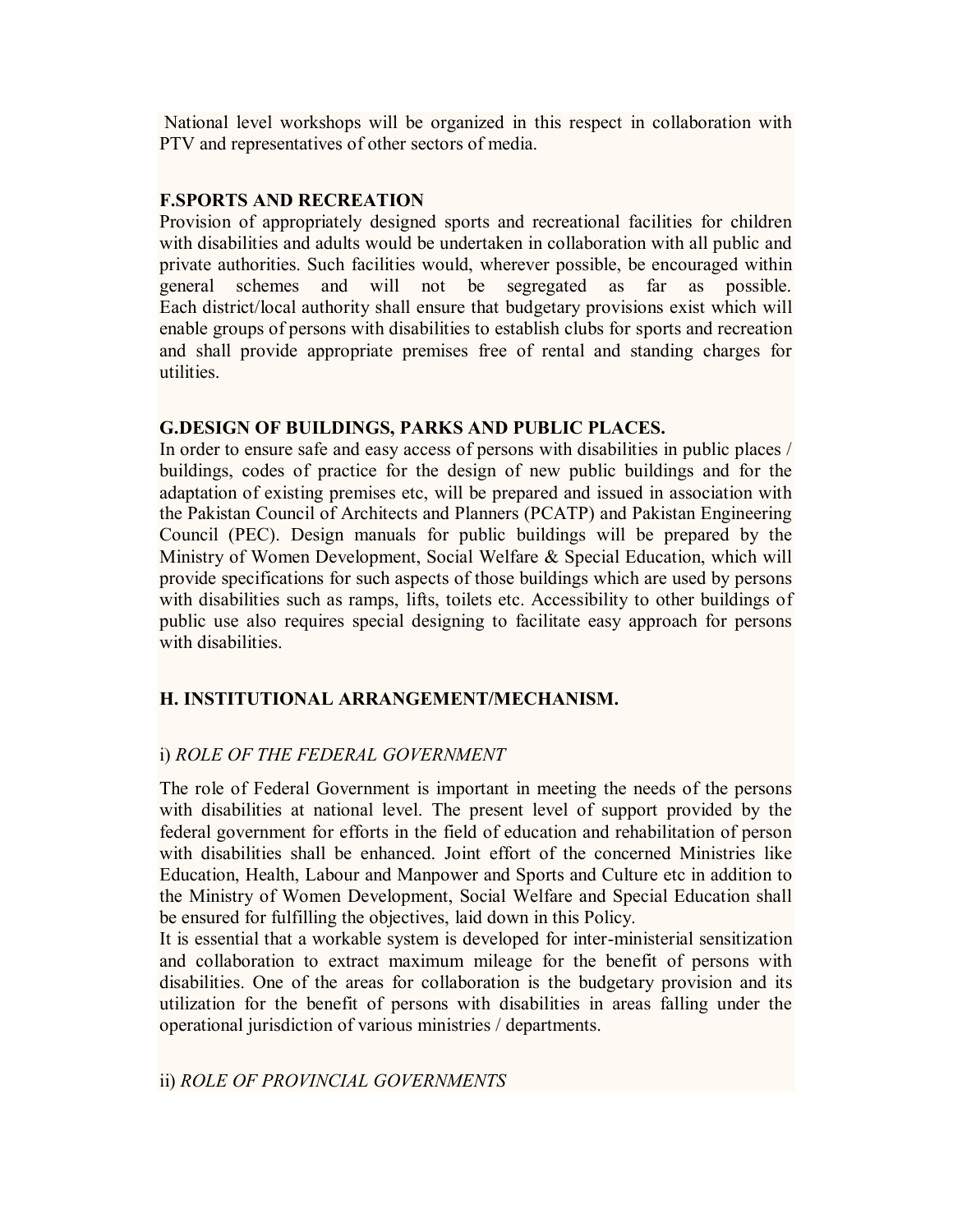The role of provincial governments becomes essential in providing all the required facilities to a maximum number of persons with disabilities. Based on the needs assessment, the provincial governments will draw up action plans for public and private sectors. Ministry of Women Development, Social Welfare & Special Education will extend all help and cooperation in education and training of qualified and competent teachers and other professionals to staff these programs. Federal Government will also provide assistance in areas of curriculum development and research.

## iii) *ROLE OF DISTRICT GOVERNMENTS*

District governments will enhance the scope of programs for persons with disabilities. The district administrations will establish special education units/special classes in selected educational institutions of local bodies in rural areas. Through inservice training in special education, the existing teaching staff could function effectively for education of children with disabilities in their own set up. It is planned to include the introduction of and looking after the system of integration of children with disabilities in normal schools in the area of jurisdiction of the district councils and union councils in the local bodies system. Education, vocational training and rehabilitation of persons with disabilities will be made part of rural development programs, through local bodies and relevant governmental and non-governmental organizations, to ensure the implementation of plans in these areas.

## iv) *ROLE OF PRIVATE SECTOR (COMMUNITY AND FAMILY INVOLVEMENT)*

Government institutions will seek community involvement by encouraging establishment of voluntary organizations. The resources of emerging group of NGOs in the field of community social work, will be tapped and channelized in the direction of projects for the welfare and uplift of persons with disabilities. The range of opportunities for volunteers to contribute will be according to need and resources of particular communities. It will include work with teachers in providing additional support to children with disabilities and work in community-based projects to enhance public awareness. Volunteers, who have professional skills relevant to the needs of children with disabilities, will be encouraged to donate time in their areas of expertise to special education programs. Efforts of the private sector shall be further strengthened by financial and technical support by the government. The process of rehabilitation, for many persons with disabilities, is one which requires life long support. Special Education and vocational training are part of that process and are not conceptually separate from it. To be effective, rehabilitation requires the involvement of a wide variety of professionals, organizations and community at large. Involvement of "Special Friends" and voluntary support groups will be targeted.

I.*FUNDING*